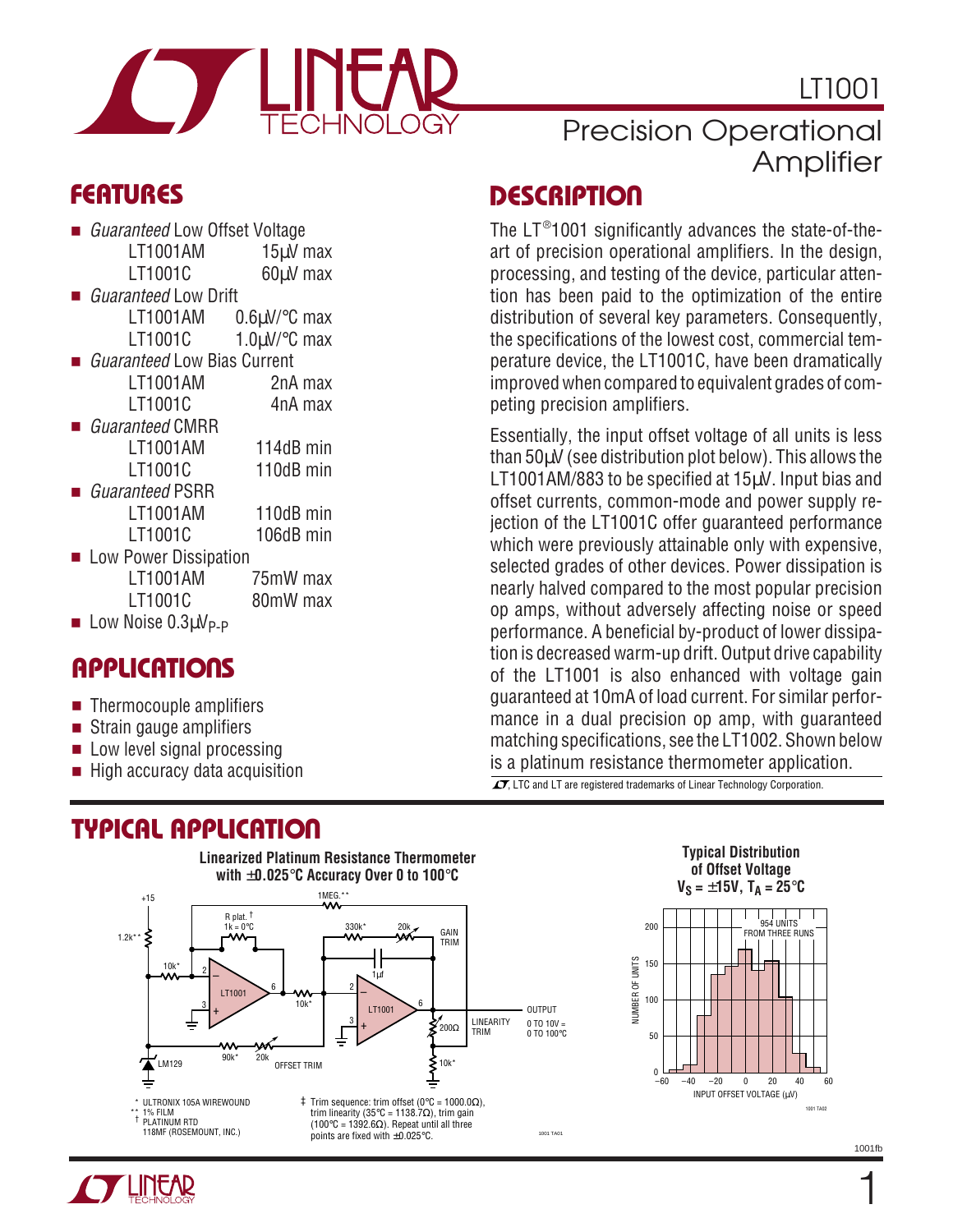## **ABSOLUTE MAXIMUM RATINGS W W W U**

| (Note 1) |  |
|----------|--|
|          |  |
|          |  |
|          |  |
|          |  |

|  | <b>Operating Temperature Range</b> |  |
|--|------------------------------------|--|
|--|------------------------------------|--|

| LT1001AM/LT1001M (OBSOLETE) $1. -55^{\circ}$ C to 150 $^{\circ}$ C |  |
|--------------------------------------------------------------------|--|
|                                                                    |  |
| Storage: All Devices −65°C to 150°C                                |  |
| Lead Temperature (Soldering, 10 sec.) 300°C                        |  |

#### **PACKAGE/ORDER INFORMATION**



Consult LTC Marketing for parts specified with wider operating temperature ranges.

## **ELECTRICAL CHARACTERISTICS The** ● **denotes the specifications which apply over the full operating**

**temperature range, otherwise specifications are at**  $T_A = 25^\circ \text{C}$ **.**  $V_S = \pm 15V$ **, unless otherwise noted** 

|                  |                                    |                              |                                       |     | LT1001AM/883<br><b>LT1001AC</b> |            |     | LT1001M/LT1001C |            |               |
|------------------|------------------------------------|------------------------------|---------------------------------------|-----|---------------------------------|------------|-----|-----------------|------------|---------------|
| <b>SYMBOL</b>    | <b>PARAMETER</b>                   | <b>CONDITIONS</b>            |                                       | MIN | <b>TYP</b>                      | <b>MAX</b> | MIN | <b>TYP</b>      | <b>MAX</b> | <b>UNITS</b>  |
| Vos              | Input Offset Voltage               | Note 2                       | LT1001AM/883                          |     |                                 | 15         |     | 18              | 60         | μV            |
|                  |                                    |                              | LT1001AC                              |     | 10                              | 25         |     |                 |            |               |
| $\Delta V_{OS}$  | Long Term Input Offset Voltage     |                              |                                       |     |                                 |            |     |                 |            |               |
| $\Delta$ Time    | Stability                          | Notes 3 and 4                |                                       |     | 0.2                             | 1.0        |     | 0.3             | 1.5        | uV/month      |
| $I_{OS}$         | Input Offset Current               |                              |                                       |     | 0.3                             | 2.0        |     | 0.4             | 3.8        | nA            |
| I <sub>b</sub>   | Input Bias Current                 |                              |                                       |     | $\pm 0.5$                       | ±2.0       |     | ±0.7            | ±4.0       | nA            |
| $e_n$            | Input Noise Voltage                | $0.1$ Hz to $10$ Hz (Note 3) |                                       |     | 0.3                             | 0.6        |     | 0.3             | 0.6        | $\mu V_{p-p}$ |
| $e_n$            | <b>Input Noise Voltage Density</b> |                              | $f0 = 10$ Hz (Note 6)                 |     | 10.3                            | 18.0       |     | 10.5            | 18.0       | $nV\sqrt{Hz}$ |
|                  |                                    |                              | $f_0 = 1000$ Hz (Note 3)              |     | 9.6                             | 11.0       |     | 9.8             | 11.0       | $nV\sqrt{Hz}$ |
| A <sub>VOL</sub> | Large Signal Voltage Gain          |                              | $R_1 \geq 2k\Omega$ , $V_0 = \pm 12V$ | 450 | 800                             |            | 400 | 800             |            | V/mV          |
|                  |                                    |                              | $R_1 \geq 1k\Omega V_0 = \pm 10V$     | 300 | 500                             |            | 250 | 500             |            | V/mV          |
| <b>CMRR</b>      | Common Mode Rejection Ratio        | $V_{CM} = \pm 13V$           |                                       | 114 | 126                             |            | 110 | 126             |            | dB            |
| <b>PSRR</b>      | Power Supply Rejection Ratio       |                              | $V_S = \pm 3V$ to $\pm 18V$           | 110 | 123                             |            | 106 | 123             |            | dB            |
| $R_{in}$         | Input Resistance Differential Mode |                              |                                       | 30  | 100                             |            | 15  | 80              |            | $M\Omega$     |
|                  |                                    |                              |                                       |     |                                 |            |     |                 |            | 1001fb        |

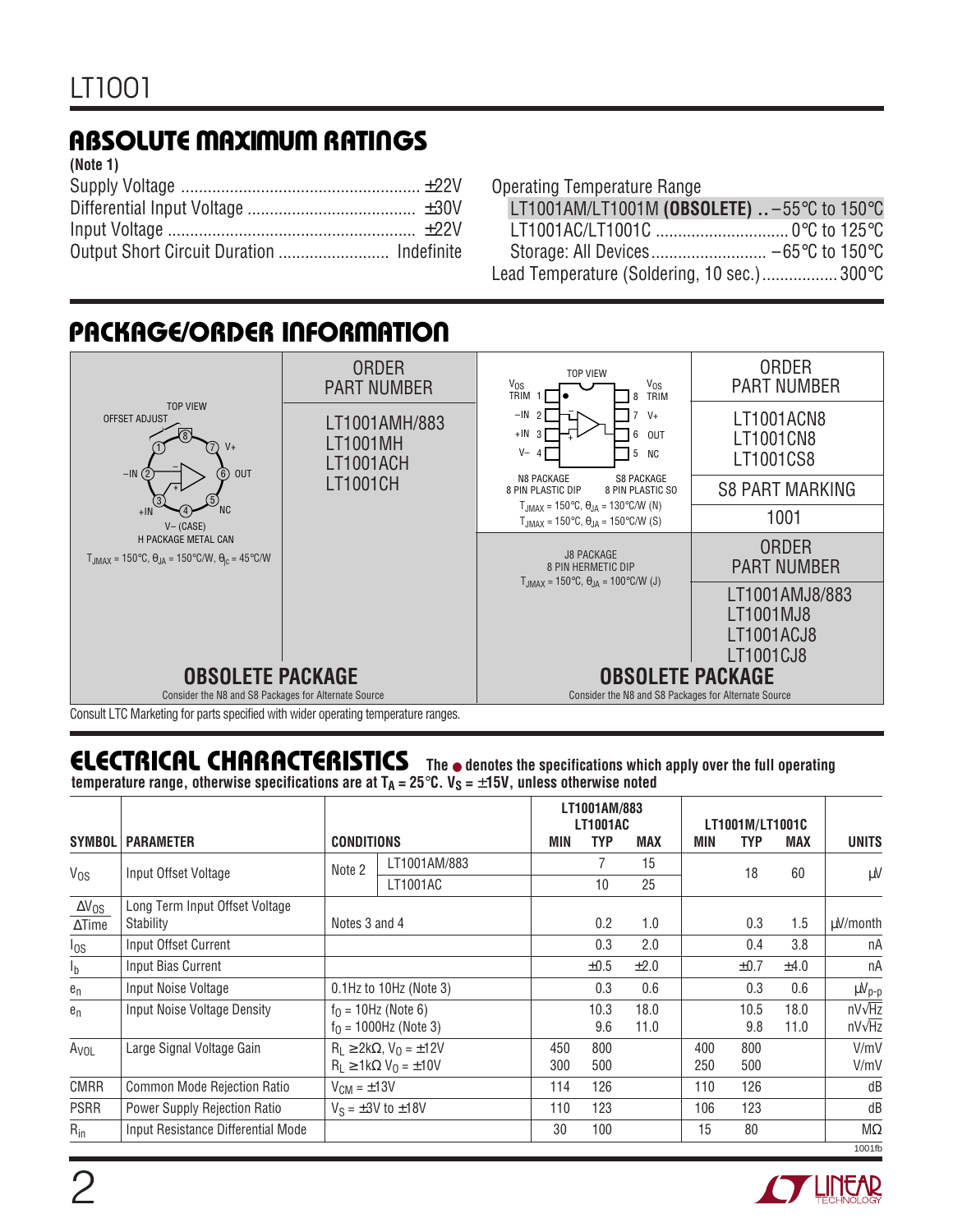#### **ELECTRICAL CHARACTERISTICS The** ● **denotes the specifications which apply over the full operating**

**temperature range, otherwise specifications are at TA = 25**°**C. VS =** ±**15V, TA = 25**°**C, unless otherwise noted**

|                        |                               |                                            |            | LT1001AM/883<br><b>LT1001AC</b> |         | LT1001M/LT1001C |              |         |              |  |  |  |
|------------------------|-------------------------------|--------------------------------------------|------------|---------------------------------|---------|-----------------|--------------|---------|--------------|--|--|--|
|                        | <b>SYMBOL   PARAMETER</b>     | <b>CONDITIONS</b>                          | MIN        | <b>TYP</b>                      | MAX     | MIN             | TYP          | MAX     | <b>UNITS</b> |  |  |  |
|                        | Input Voltage Range           |                                            | ±13        | ±14                             |         | ±13             | ±14          |         | $\vee$       |  |  |  |
| <b>V<sub>OUT</sub></b> | Maximum Output Voltage Swing  | $R_L \geq 2k\Omega$<br>$R_1 \geq 1k\Omega$ | ±13<br>±12 | ±14<br>±13.5                    |         | ±13<br>±12      | ±14<br>±13.5 |         | $\vee$<br>V  |  |  |  |
| $S_R$                  | Slew Rate                     | $R_1 \geq 2k\Omega$ (Note 5)               | 0.1        | 0.25                            |         | 0.1             | 0.25         |         | $V/\mu s$    |  |  |  |
| GBW                    | <b>Gain-Bandwidth Product</b> | (Note 5)                                   | 0.4        | 0.8                             |         | 0.4             | 0.8          |         | <b>MHz</b>   |  |  |  |
| $P_d$                  | <b>Power Dissipation</b>      | No load<br>No load, $V_S = \pm 3V$         |            | 46<br>4                         | 75<br>6 |                 | 48           | 80<br>8 | mW<br>mW     |  |  |  |

#### **VS =** ±**15V, –55**°**C** ≤ **TA** ≤ **125**°**C, unless otherwise noted**

|                        |                              |                                       |       | LT1001AM/883 |            |       | <b>LT1001M</b> |            |              |
|------------------------|------------------------------|---------------------------------------|-------|--------------|------------|-------|----------------|------------|--------------|
| <b>SYMBOL</b>          | <b>PARAMETER</b>             | <b>CONDITIONS</b>                     | MIN   | TYP          | <b>MAX</b> | MIN   | TYP            | <b>MAX</b> | <b>UNITS</b> |
| V <sub>os</sub>        | Input Offset Voltage         |                                       |       | 30           | 60         |       | 45             | 160        | μV           |
| $\Delta V_{OS}$        | Average Offset Voltage Drift |                                       |       | 0.2          | 0.6        |       | 0.3            | 1.0        | µV/°C        |
| $\Delta$ Temp          |                              |                                       |       |              |            |       |                |            |              |
| $I_{OS}$               | Input Offset Current         |                                       |       | 0.8          | 4.0        |       | 1.2            | 7.6        | nA           |
| $I_B$                  | Input Bias Current           |                                       |       | ±1.0         | ±4.0       |       | ±1.5           | $\pm 8.0$  | nA           |
| A <sub>VOL</sub>       | Large Signal Voltage Gain    | $R_L \geq 2k\Omega$ , $V_0 = \pm 10V$ | 300   | 700          |            | 200   | 700            |            | V/mV         |
| <b>CMRR</b>            | Common Mode Rejection Ratio  | $V_{CM} = \pm 13V$                    | 110   | 122          |            | 106   | 120            |            | dB           |
| <b>PSRR</b>            | Power Supply Rejection Ratio | $V_S = \pm 3$ to $\pm 18V$            | 104   | 117          |            | 100   | 117            |            | dB           |
|                        | Input Voltage Range          |                                       | ±13   | ±14          |            | ±13   | ±14            |            | $\vee$       |
| <b>V<sub>OUT</sub></b> | Output Voltage Swing         | $R_1 \geq 2k\Omega$                   | ±12.5 | ±13.5        |            | ±12.0 | ±13.5          |            | $\vee$       |
| $P_d$                  | <b>Power Dissipation</b>     | No load                               |       | 55           | 90         |       | 60             | 100        | mW           |

#### **VS =** ±**15V, 0**°**C** ≤ **TA** ≤ **70**°**C, unless otherwise noted**

|                        |                              |                                       |   |             | <b>LT1001AC</b> |            |       | LT1001C    |            |              |
|------------------------|------------------------------|---------------------------------------|---|-------------|-----------------|------------|-------|------------|------------|--------------|
| <b>SYMBOL</b>          | <b>PARAMETER</b>             | <b>CONDITIONS</b>                     |   | MIN         | TYP             | <b>MAX</b> | MIN   | <b>TYP</b> | <b>MAX</b> | <b>UNITS</b> |
| $V_{OS}$               | Input Offset Voltage         |                                       | O |             | 20              | 60         |       | 30         | 110        | μV           |
| $\Delta V_{OS}$        | Average Offset Voltage Drift |                                       |   |             | 0.2             | 0.6        |       | 0.3        | 1.0        | µV/°C        |
| $\Delta$ Temp          |                              |                                       |   |             |                 |            |       |            |            |              |
| $I_{OS}$               | Input Offset Current         |                                       |   |             | 0.5             | 3.5        |       | 0.6        | 5.3        | nA           |
| $I_B$                  | Input Bias Current           |                                       | o |             | $\pm 0.7$       | $\pm 3.5$  |       | ±1.0       | ±5.5       | nA           |
| A <sub>VOL</sub>       | Large Signal Voltage Gain    | $R_1 \geq 2k\Omega$ , $V_0 = \pm 10V$ |   | 350         | 750             |            | 250   | 750        |            | V/mV         |
| <b>CMRR</b>            | Common Mode Rejection Ratio  | $V_{CM} = \pm 13V$                    |   | 110         | 124             |            | 106   | 123        |            | dB           |
| <b>PSRR</b>            | Power Supply Rejection Ratio | $V_S = \pm 3V$ to $\pm 18V$           |   | 106         | 120             |            | 103   | 120        |            | dB           |
|                        | Input Voltage Range          |                                       |   | ±13         | ±14             |            | ±13   | ±14        |            | $\vee$       |
| <b>V<sub>OUT</sub></b> | <b>Output Voltage Swing</b>  | $R_1 \geq 2k\Omega$                   |   | ±12.5 ±13.8 |                 |            | ±12.5 | ±13.8      |            | $\vee$       |
| $P_d$                  | <b>Power Dissipation</b>     | No load                               |   |             | 50              | 85         |       | 55         | 90         | mW           |

**Note 1:** Absolute Maximum Ratings are those values beyond which the life of a device may be impaired.

**Note 2:** Offset voltage for the LT1001AM/883 and LT1001AC are measured after power is applied and the device is fully warmed up. All other grades are measured with high speed test equipment, approximately 1 second after power is applied. The LT1001AM/883 receives 168 hr. burn-in at 125°C. or equivalent.

**Note 4:** Long Term Input Offset Voltage Stability refers to the averaged trend line of  $V_{OS}$  versus Time over extended periods after the first 30 days of operation. Excluding the initial hour of operation, changes in  $V_{OS}$  during the first 30 days are typically 2.5µV.

**Note 5:** Parameter is guaranteed by design.

**Note 6:** 10Hz noise voltage density is sample tested on every lot. Devices 100% tested at 10Hz are available on request.

**Note 3:** This parameter is tested on a sample basis only.

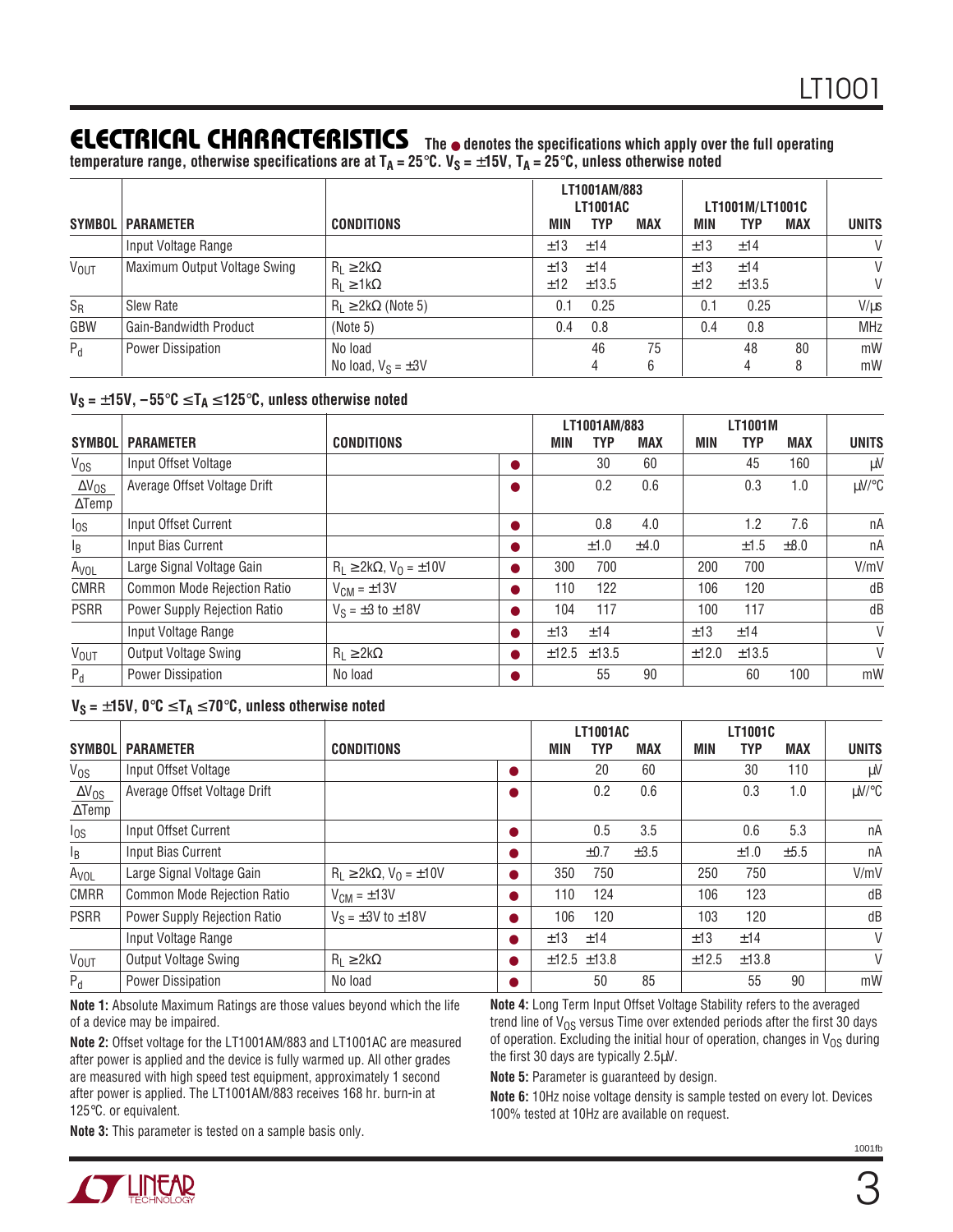## **TYPICAL PERFORMANCE CHARACTERISTICS W U**



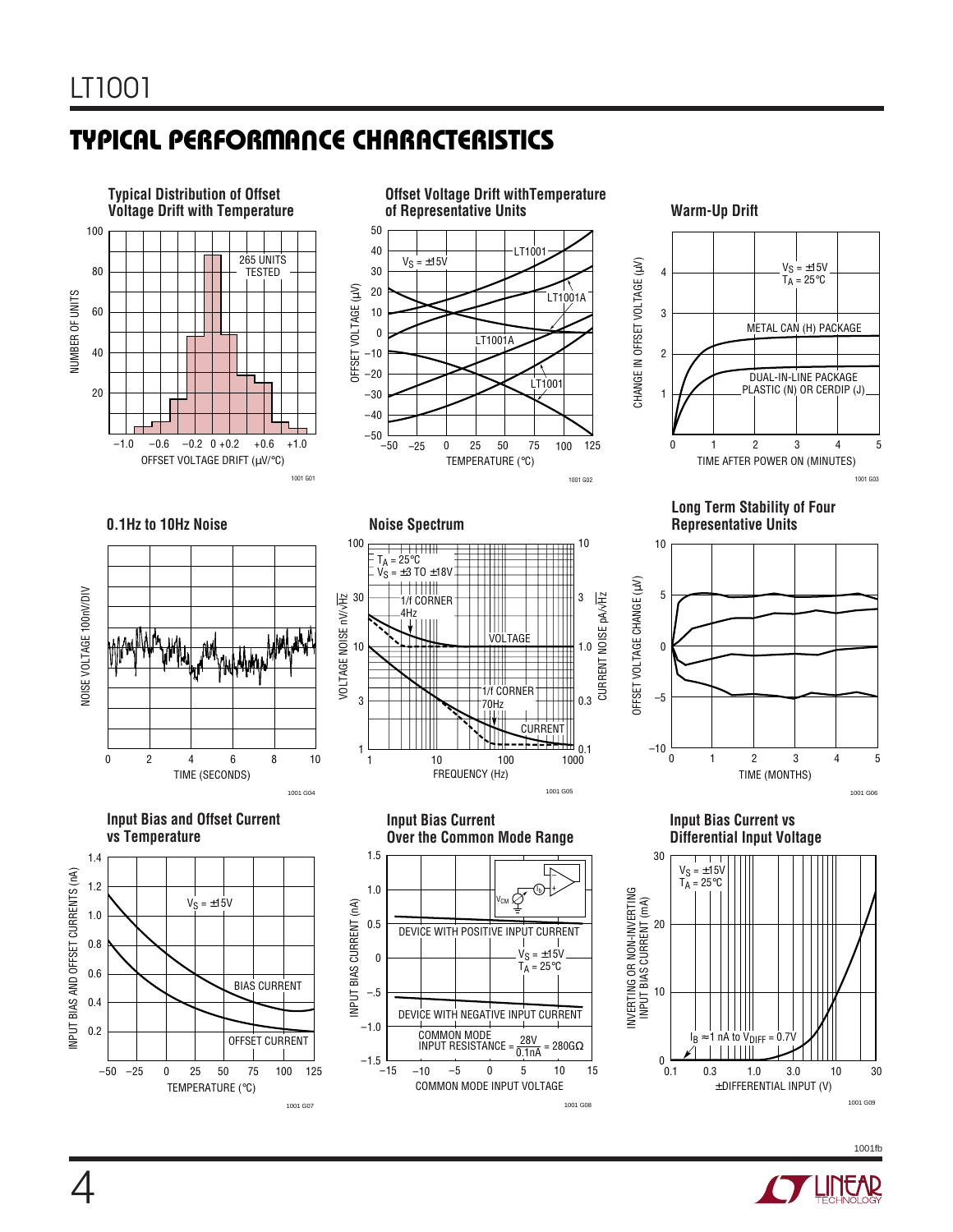## **TYPICAL PERFORMANCE CHARACTERISTICS W U**



1001 G17

1001fb 1001 G18

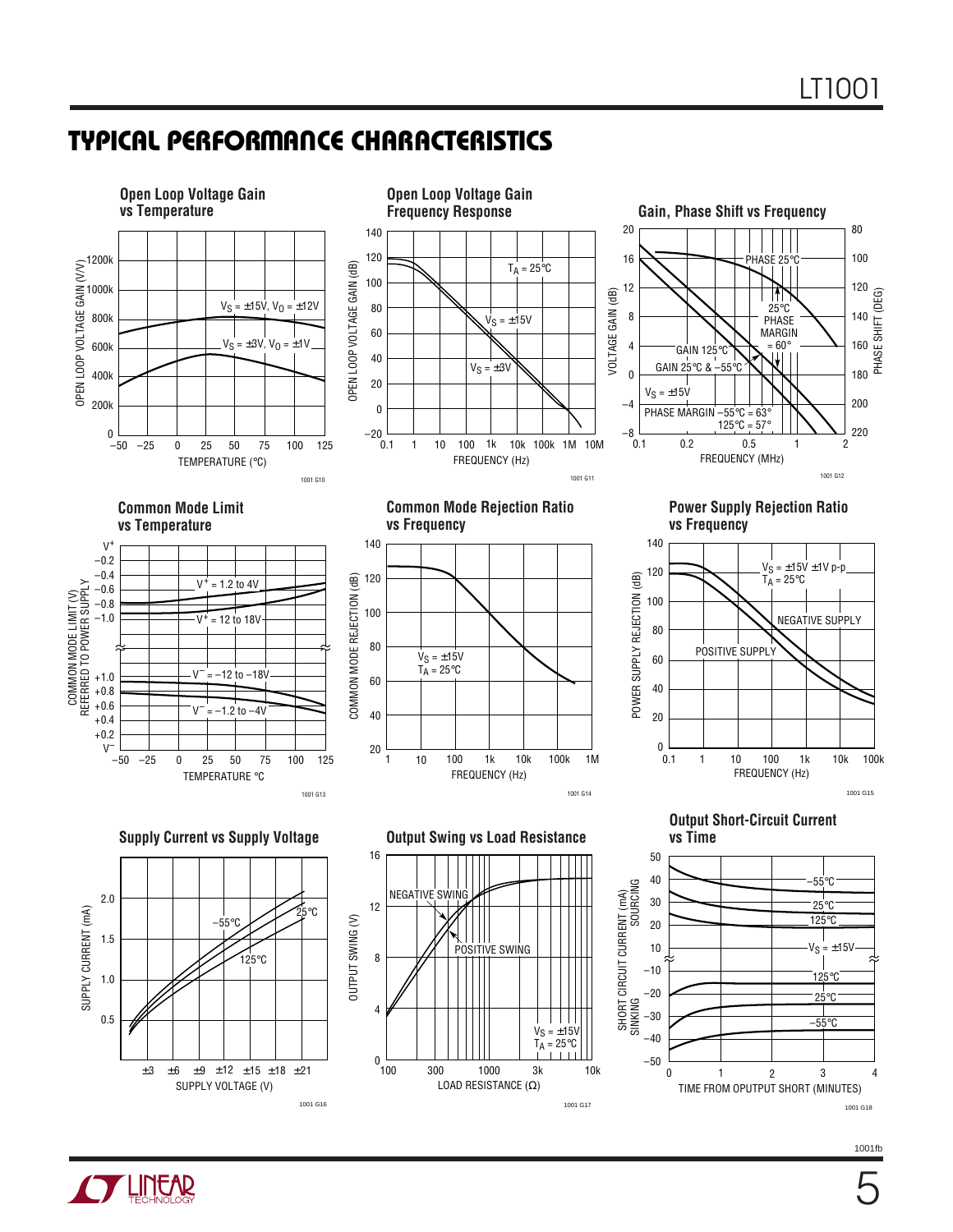## **TYPICAL PERFORMANCE CHARACTERISTICS W U**



#### **Application Notes and Test Circuits**

The LT1001 series units may be inserted directly into OP-07, OP-05, 725, 108A or 101A sockets with or without removal of external frequency compensation or nulling components. The LT1001 can also be used in 741, LF156 or OP-15 applications provided that the nulling circuitry is removed.

The LT1001 is specified over a wide range of power supply voltages from  $\pm 3V$  to  $\pm 18V$ . Operation with lower supplies is possible down to  $\pm$ 1.2V (two Ni-Cad batteries). However, with  $\pm 1.2V$  supplies, the device is stable only in closed loop gains of +2 or higher (or inverting gain of one or higher).

**APPLICATIONS INFORMATION** Unless proper care is exercised, thermocouple effects caused by temperature gradients across dissimilar metals at the contacts to the input terminals, can exceed the inherent drift of the amplifier. Air currents over device leads should be minimized, package leads should be short, and the two input leads should be as close together as possible and maintained at the same temperature.

#### **Test Circuit for Offset Voltage and its Drift with Temperature**



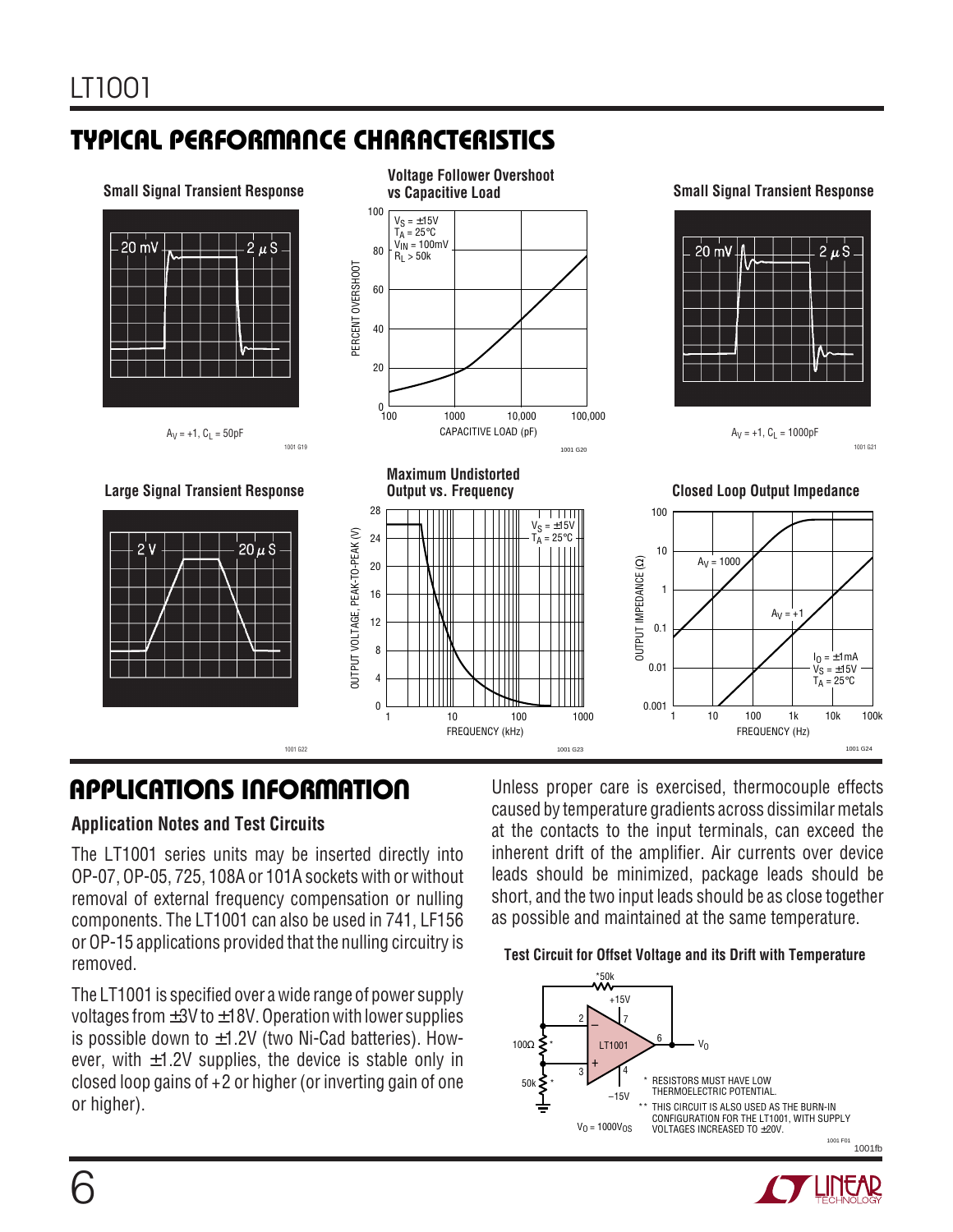#### **APPLICATIONS INFORMATION U W U U**

#### **Offset Voltage Adjustment**

The input offset voltage of the LT1001, and its drift with temperature, are permanently trimmed at wafer test to a low level. However, if further adjustment of Vos is necessary, nulling with a 10k or 20k potentiometer will not degrade drift with temperature. Trimming to a value other than zero creates a drift of (Vos/300)µV/°C, e.g., if Vos is

**Improved Sensitivity Adjustment**



adjusted to 300  $\mu$ V, the change in drift will be 1  $\mu$ V/ $\degree$ C. The adjustment range with a 10k or 20k pot is approximately  $±2.5$ mV. If less adjustment range is needed, the sensitivity and resolution of the nulling can be improved by using a smaller pot in conjunction with fixed resistors. The example below has an approximate null range of  $\pm 100 \mu V$ .

**0.1Hz to 10Hz Noise Test Circuit**



The device under test should be warmed up for three minutes and shielded from air currents.

**DC Stabilized 1000v/**µ**sec Op Amp**



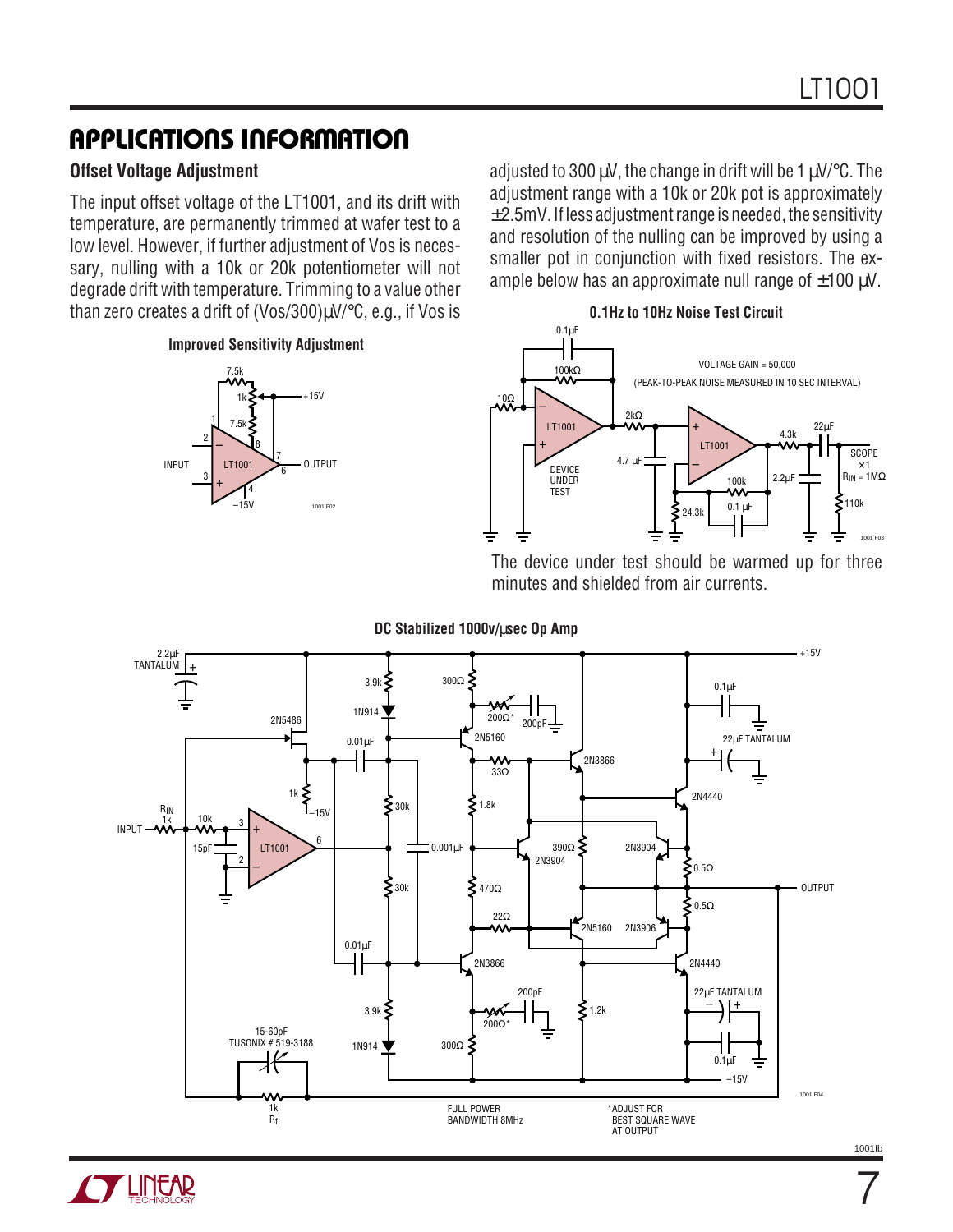**Microvolt Comparator with TTL Output <b>Photodiode Amplifier Photodiode Amplifier** 



**Precision Current Source**





**Precision Current Sink**



#### **Strain Gauge Signal Conditioner with Bridge Excitation**



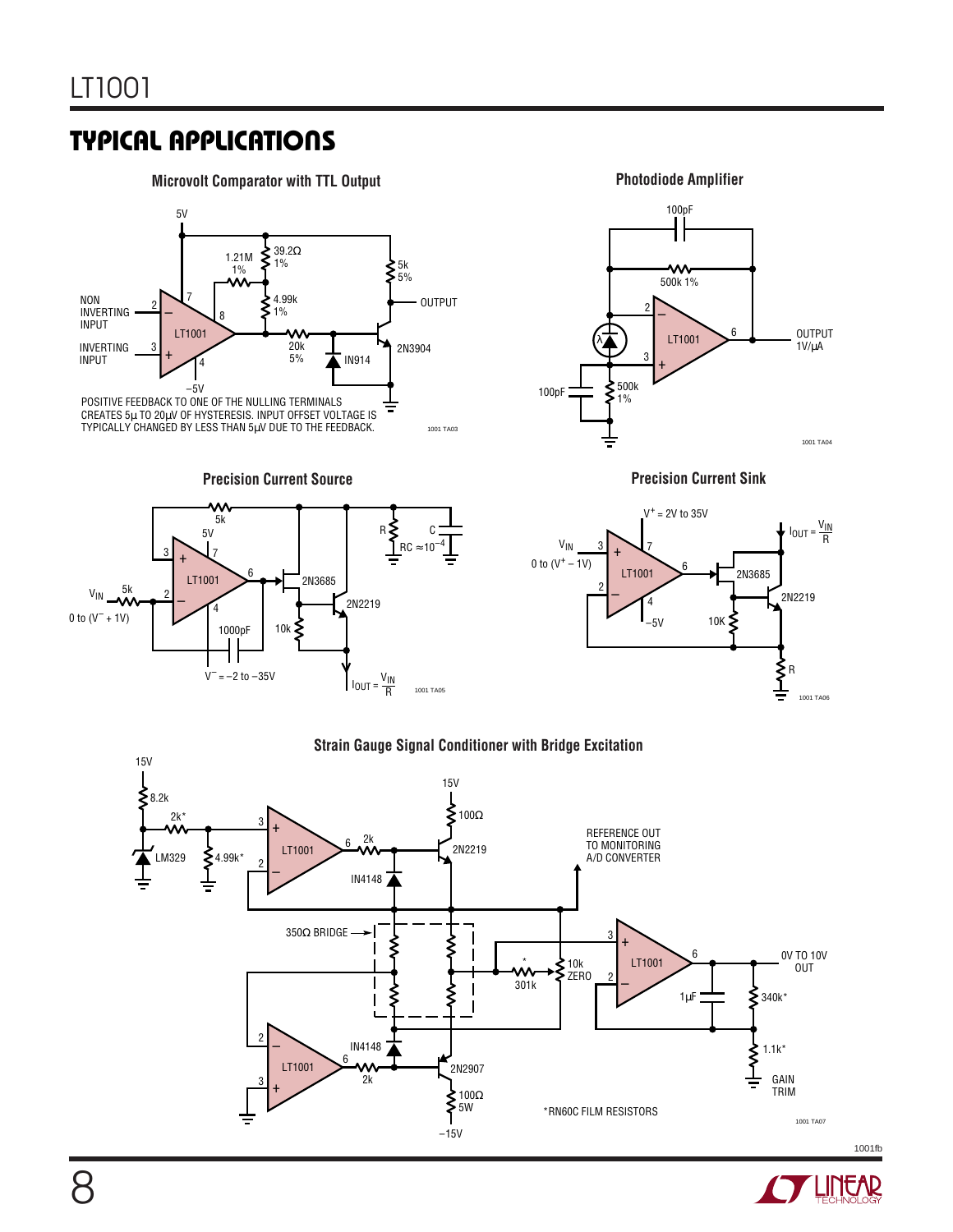**Large Signal Voltage Follower With 0.001% Worst Case Accuracy**



The voltage follower is an ideal example illustrating the overall excellence of the LT1001. The contributing error terms are due to offset voltage, input bias current, voltage gain, common mode and power-supply

 **OUTPUT ACCURACY LT1001AM LT1001C LT1001AM LT1001C /883 /883 25**°**C 25**°**C –55 to 125**°**C 0 to 70**°**C Error Max. Max. Max. Max.** Offset Voltage **15μV** 60μV 60μV 110μV Bias Current 20µV 40µV 40µV 55µV Common Mode Rejection 20µV 30µV 30µV 50µV Power Supply Rejection 18µV 30µV 36µV 42µV Voltage Gain 22µV 25µV 33µV 40µV Worst-case Sum 95µV 185µV 199µV 297µV Percent of Full Scale

rejections. Worst-case summation of guaranteed

specifications is tabulated below.

# (=20V) 0.0005% 0.0009% 0.0010% 0.0015%



#### **Precision Absolute Value Circuit**



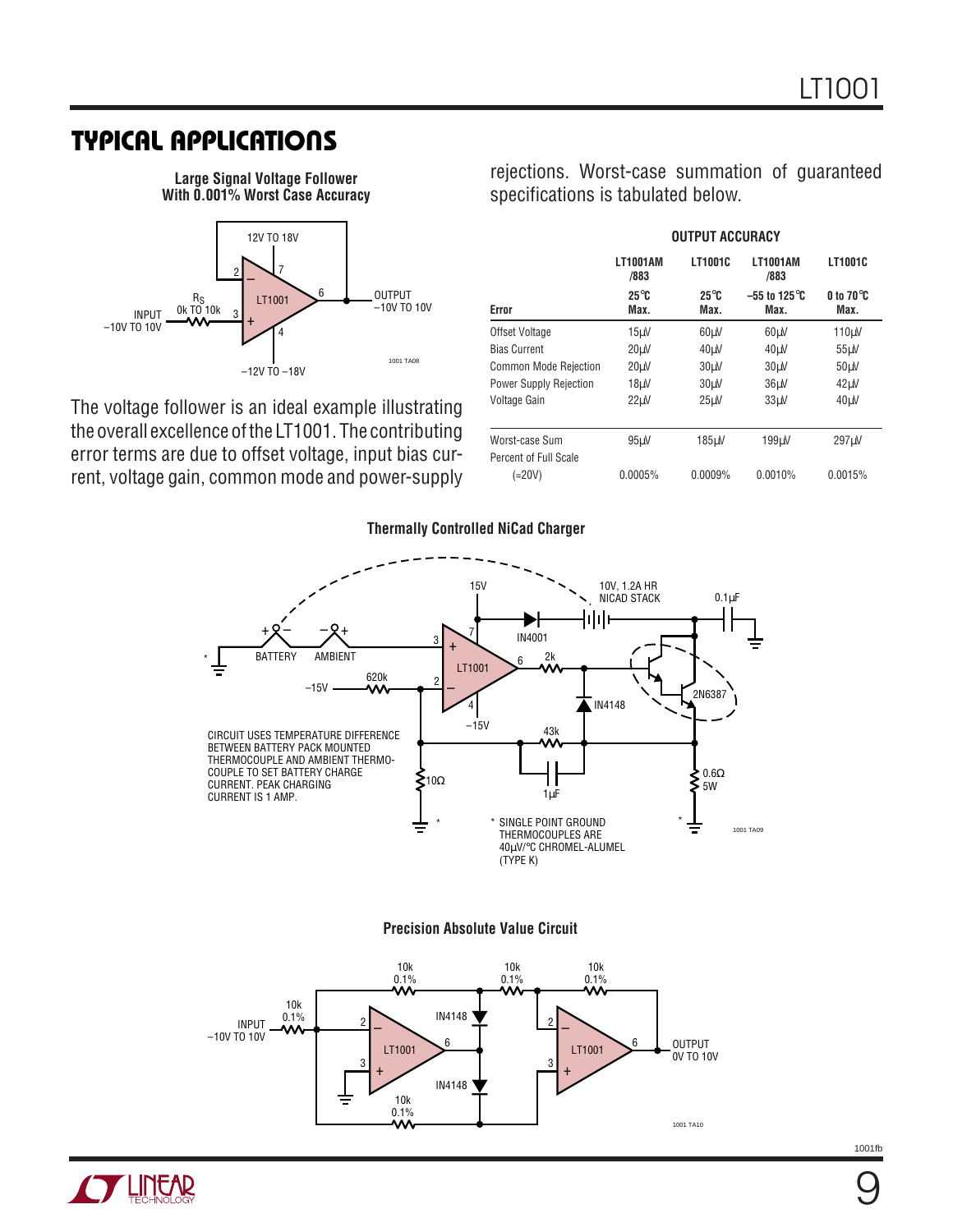

**Dead Zone Generator** BIPOLAR SYMMETRY IS EXCELLENT BECAUSE ONE DEVICE, Q2, SETS BOTH LIMITS



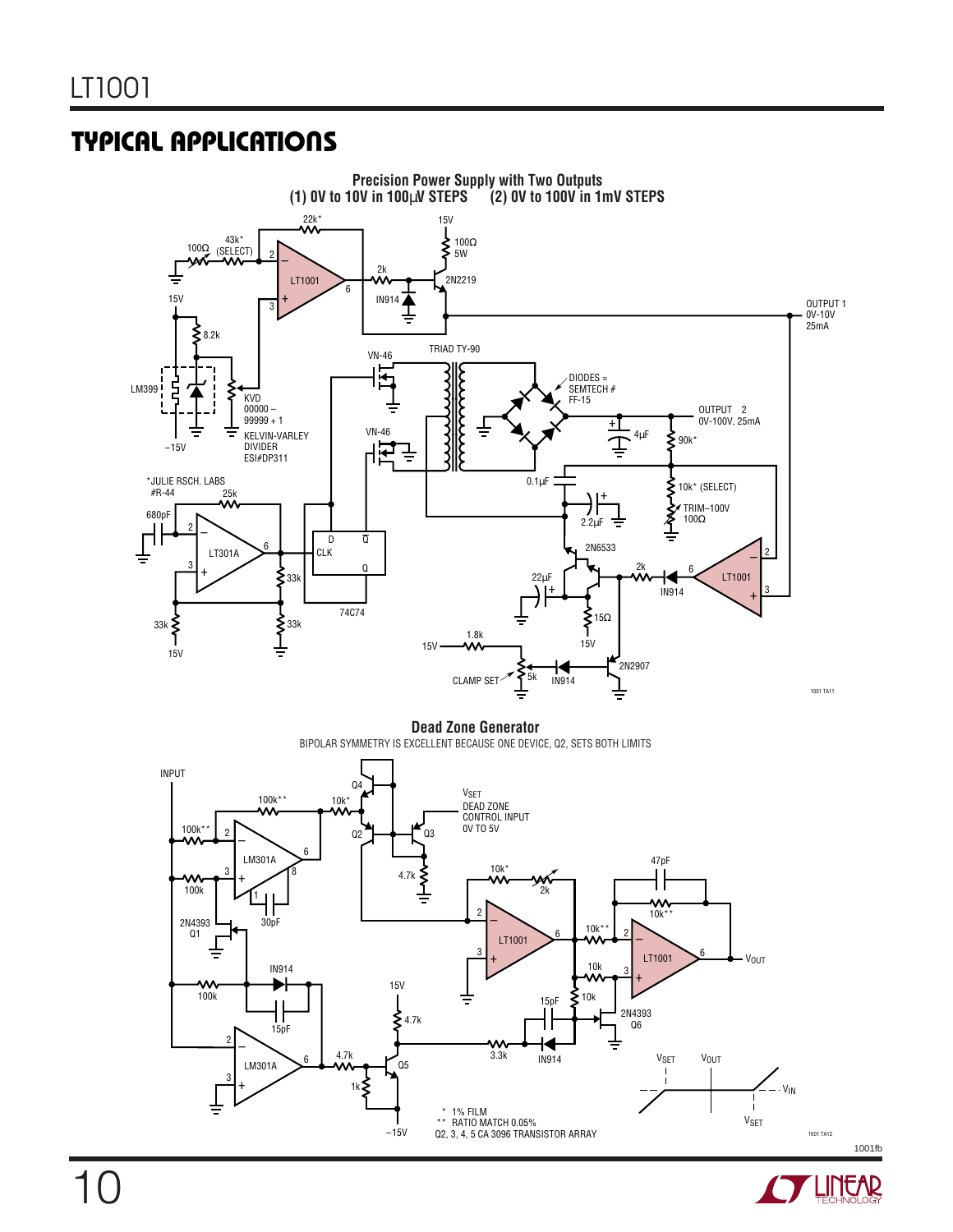

**Instrumentation Amplifier with** ±**300V Common Mode Range and CMRR > 150dB**

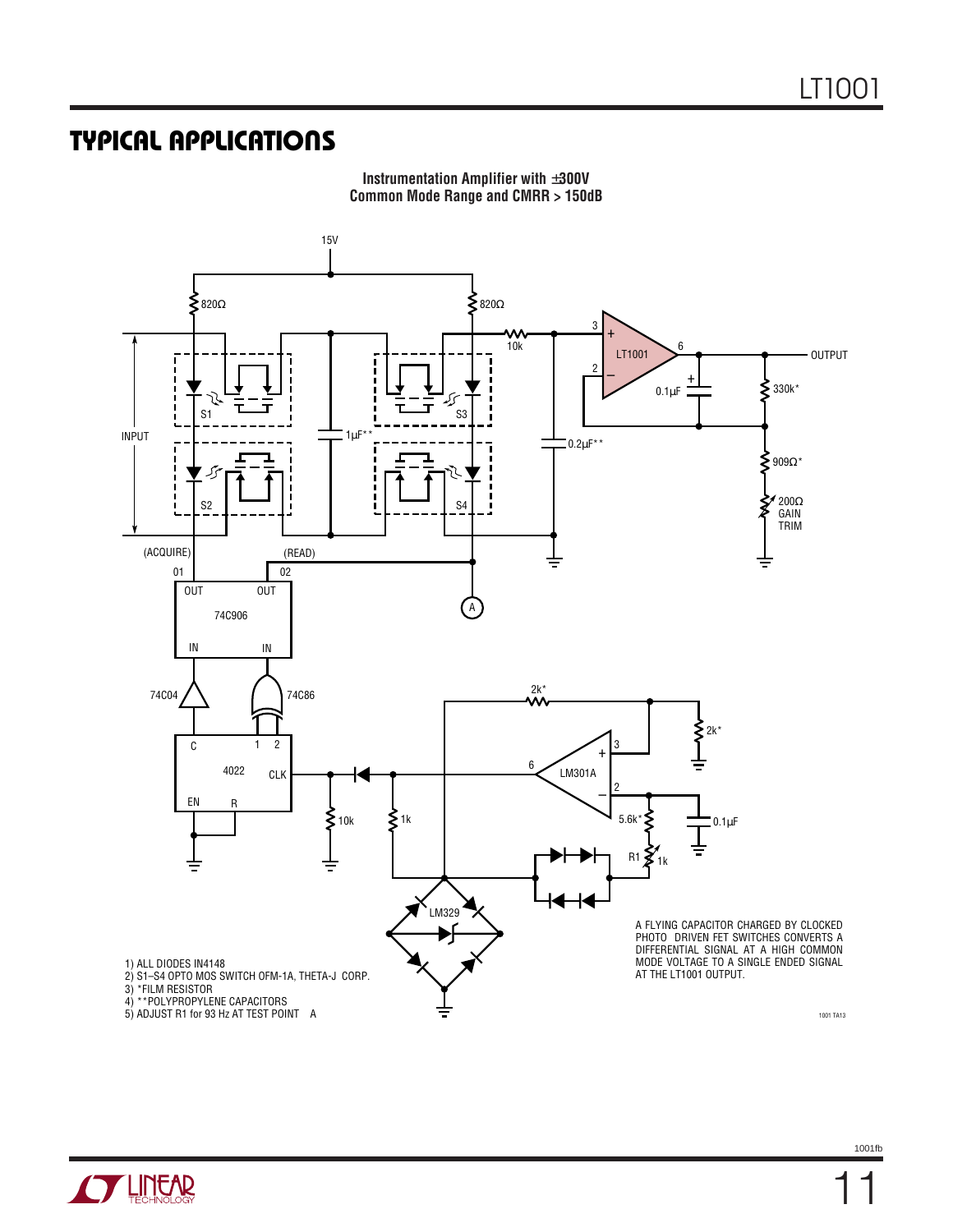## **SCHEMATIC DIAGRAM**



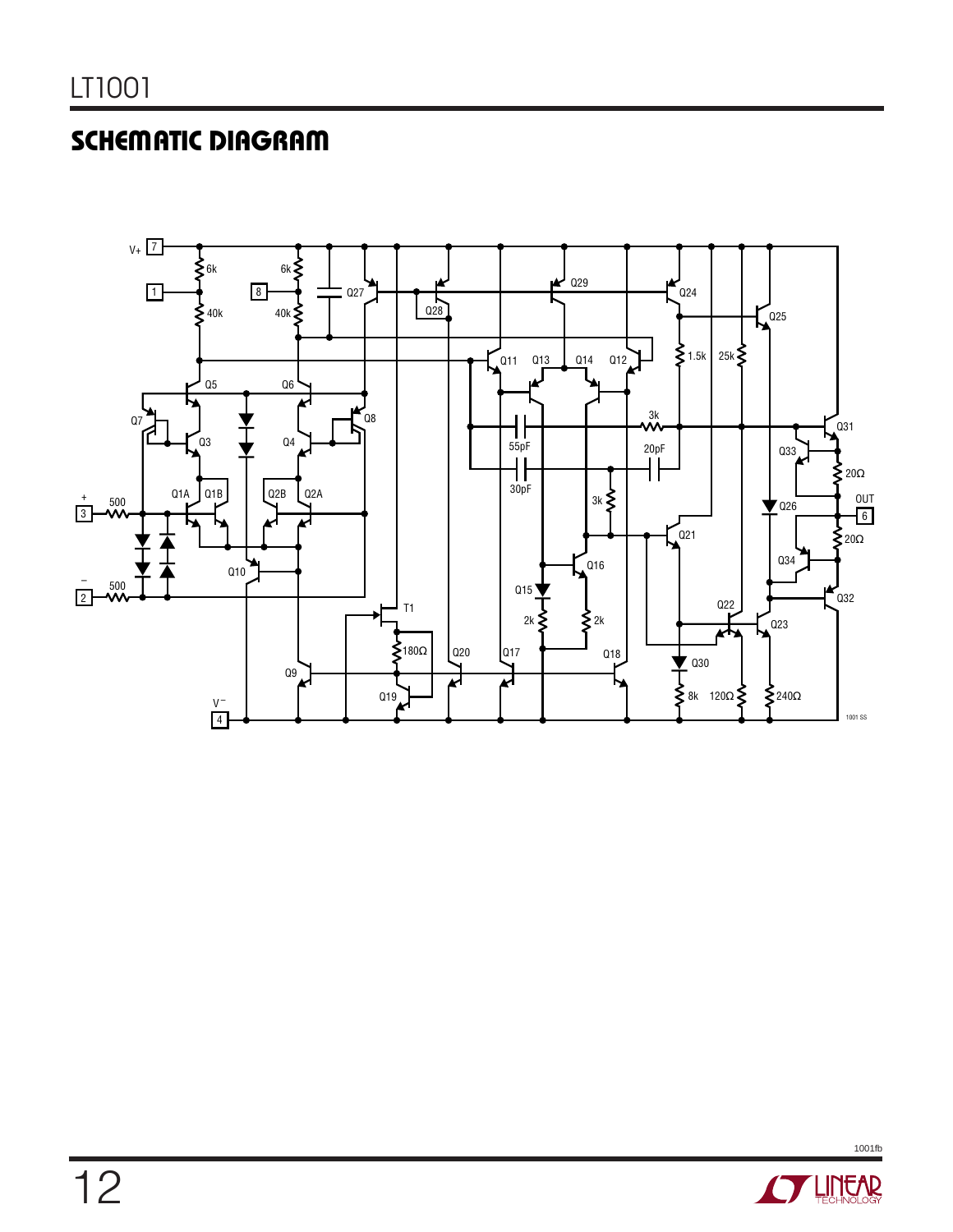

**OBSOLETE PACKAGE**

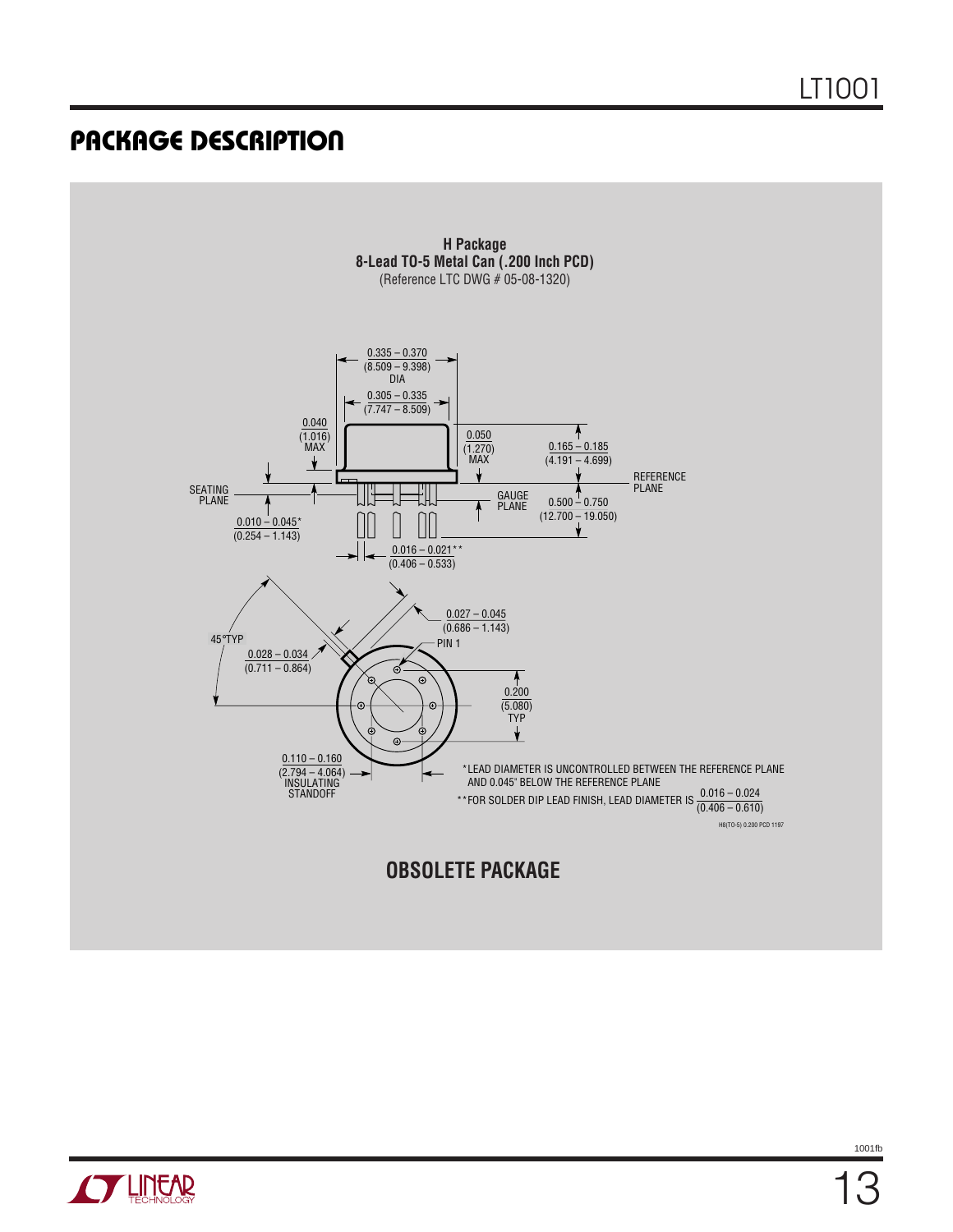

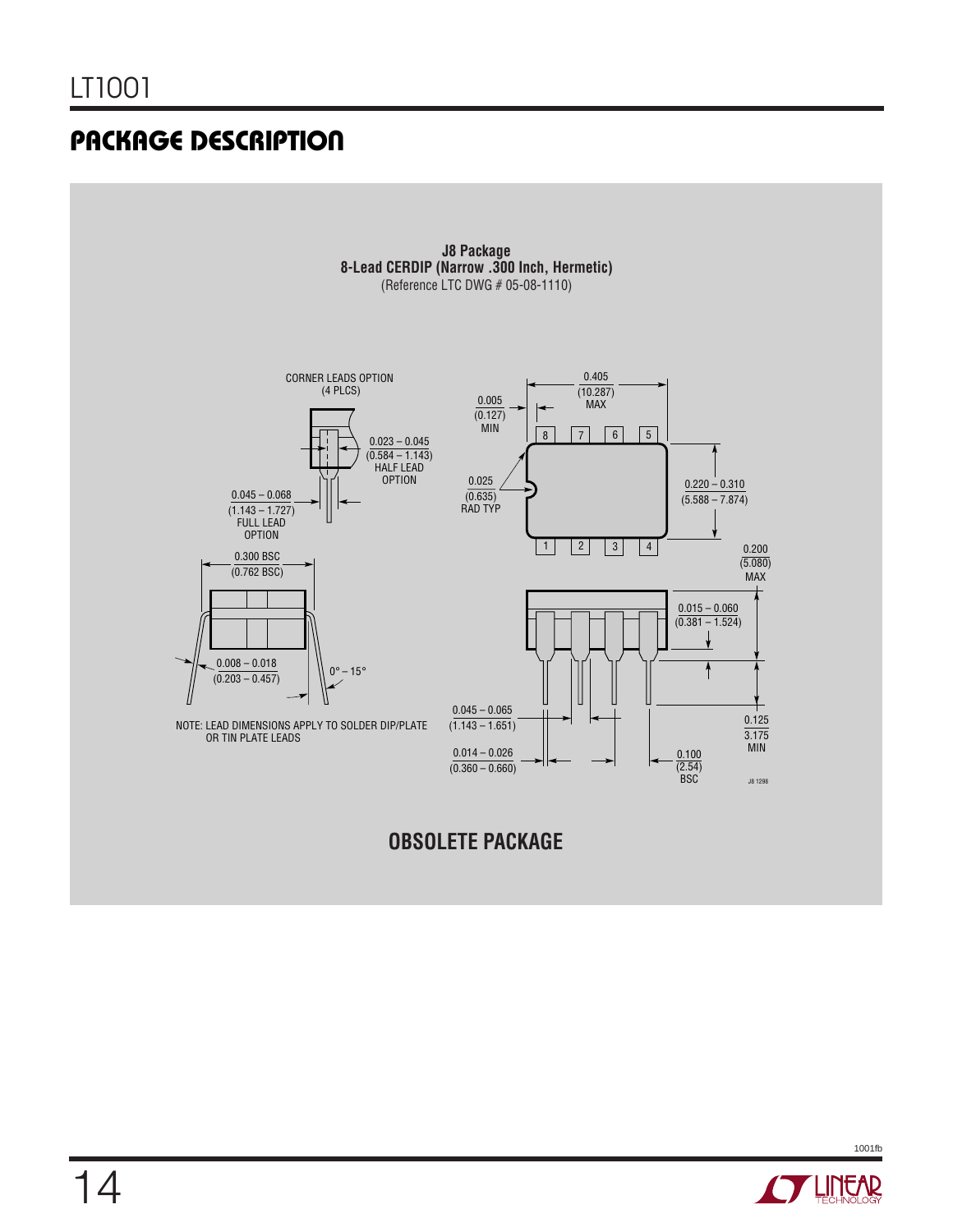**N8 Package 8-Lead PDIP (Narrow .300 Inch)** (Reference LTC DWG # 05-08-1510)





\*THESE DIMENSIONS DO NOT INCLUDE MOLD FLASH OR PROTRUSIONS. MOLD FLASH OR PROTRUSIONS SHALL NOT EXCEED 0.010 INCH (0.254mm)